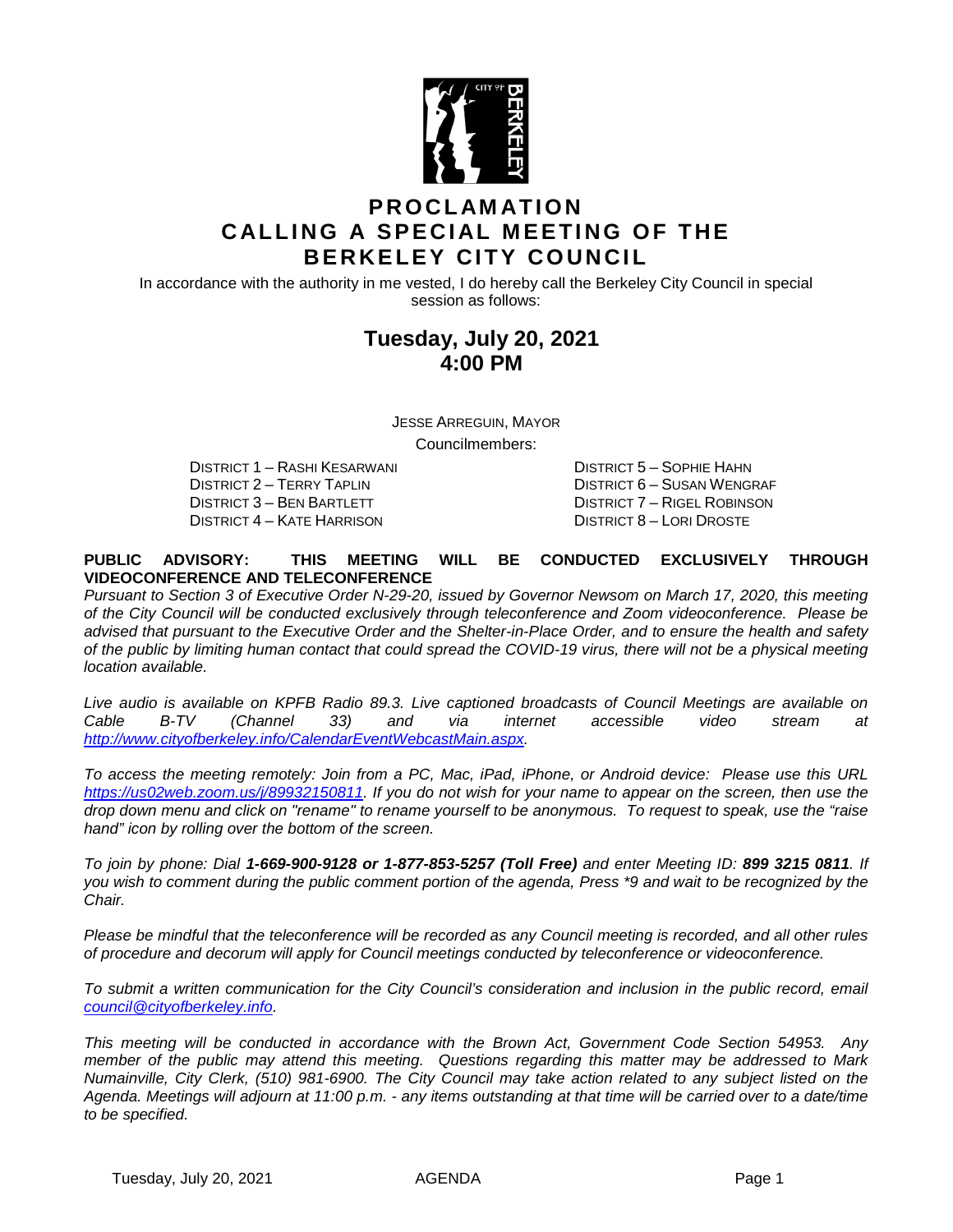## **Preliminary Matters**

### **Roll Call:**

### **Consent Calendar**

*The Council will first determine whether to move items on the agenda for "Action" or "Information" to the "Consent Calendar", or move "Consent Calendar" items to "Action." Three members of the City Council must agree to pull an item from the Consent Calendar for it to move to Action. Items that remain on the "Consent Calendar" are voted on in one motion as a group. "Information" items are not discussed or acted upon at the Council meeting unless they are moved to "Action" or "Consent".*

*No additional items can be moved onto the Consent Calendar once public comment has commenced. At any time during, or immediately after, public comment on Information and Consent items, any Councilmember may move any Information or Consent item to "Action." Following this, the Council will vote on the items remaining on the Consent Calendar in one motion.* 

*For items moved to the Action Calendar from the Consent Calendar or Information Calendar, persons who spoke on the item during the Consent Calendar public comment period may speak again at the time the matter is taken up during the Action Calendar.*

**Public Comment on Consent Calendar and Information Items Only:** *The Council will take public comment on any items that are either on the amended Consent Calendar or the Information Calendar. Speakers will be entitled to two minutes each to speak in opposition to or support of Consent Calendar and Information Items. A speaker may only speak once during the period for public comment on Consent Calendar and Information items.*

*Additional information regarding public comment by City of Berkeley employees and interns: Employees and interns of the City of Berkeley, although not required, are encouraged to identify themselves as such, the department in which they work and state whether they are speaking as an individual or in their official capacity when addressing the Council in open session or workshops.*

## **Consent Calendar**

### **1. Memorandum Agreement: International Brotherhood of Electrical Workers Local 1245**

### **From: City Manager**

**Recommendation:** Adopt two Resolutions:

1. Revising Resolution No. 69,927-N.S that adopted successor two-year Memorandum Agreement with the International Brotherhood of Electrical Workers Local 1245 (hereinafter referred to as the "Union") with a term of June 28, 2020 through June 30, 2022, authorizing the City Manager to execute and implement the revised terms and conditions of employment set forth in the Memorandum Agreement; and

2. Approving a new salary resolution for Representation Unit C that implement the new salary levels negotiated in the new labor agreement and rescinding Resolution No. 68,671-N.S.

### **Financial Implications:** See report

Contact: LaTanya Bellow, Human Resources, (510) 981-6800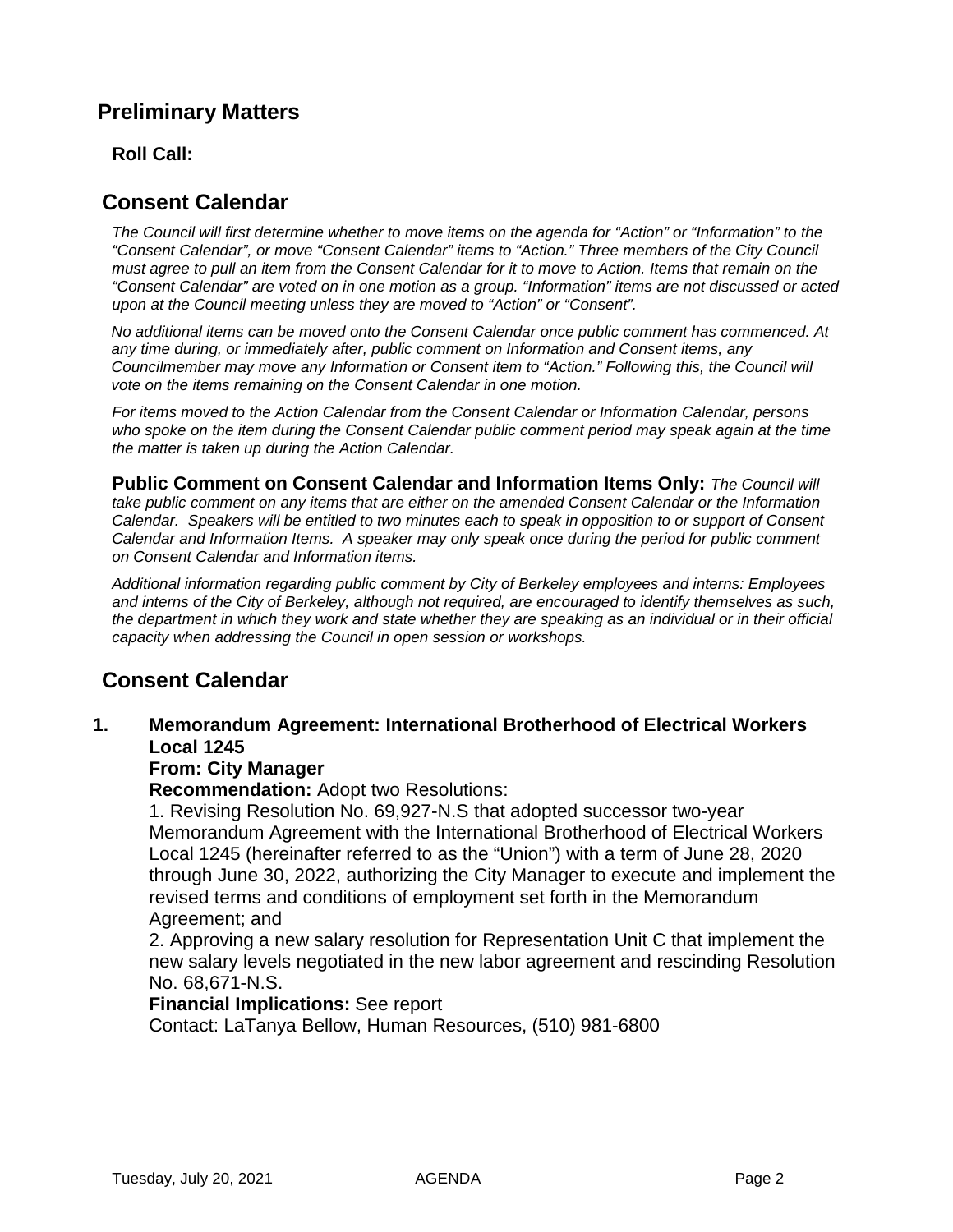# **Consent Calendar**

### **2. Memorandum Agreement: Service Employees International Union Local 1021 Maintenance and Clerical Chapters From: City Manager**

**Recommendation:** Adopt two Resolutions:

1. Approving a new three-year Memorandum Agreement with the Service Employees International Union Local 1021 Maintenance and Clerical Chapters with a term of June 27, 2021 through June 26, 2024, and authorizing the City Manager to execute and implement the terms and conditions of employment set forth in the new labor agreement; and

2. Approving a new salary resolution for Representation Units D, J, K-1, and K-2 that implement the new salary levels negotiated in the Memorandum Agreement and rescinding Resolution No. 68,533-N.S.

**Financial Implications:** See report

Contact: LaTanya Bellow, Human Resources, (510) 981-6800

### **3. Memorandum of Understanding: Berkeley Police Association From: City Manager**

**Recommendation:** Adopt two Resolutions:

1. Approving a new two-year Memorandum of Understanding (MOU) with the Berkeley Police Association which includes cost of living adjustments and market adjustments to two classifications with a term of July 1, 2021 through June 30, 2023 and authorizing the City Manager to execute and implement the terms and conditions of employment set forth in the new MOU and to make non-substantive edits to the format and language of the MOU in alignment with the tentative agreement, and conforming to legal requirements; and

2. Approving a new Classification and Salary resolution for Representation Units E and F that implement the salary adjustments reflected in the new MOU and rescinding Resolution No. 68,583,-N.S.

### **Financial Implications:** See report

Contact: LaTanya Bellow, Human Resources, (510) 981-6800

## **4. Unrepresented Employees: Salary Adjustments and Update to Unrepresented Employee Manual**

### **From: City Manager**

**Recommendation:** Adopt two Resolutions:

1. Approving salary increases for the Unrepresented Employees in Units X-1; X-2; Z-1; Z-2; Z-3; Z-6; and Z-9, for the period July 20, 2021 through June 30, 2024 and rescinding Resolution No. 68,534-N.S. Classification and Salary Resolution; and 2. Adopting as amended the Unrepresented Employee Manual to attach a three (3) year Agreement with terms and conditions with the Unrepresented Employees group with a term of July 20, 2021 to June 30, 2024 that includes a new Payroll Specialty Pay, Salary, Longevity Pay, Recognized Holidays, Employee Contribution Toward Pension, and revisions to Cash-In-Lieu Payments and Public Safety Uniform Allowance for compliance, and rescinding Resolution No. 69,538-N.S.

#### **Financial Implications:** See report

Contact: LaTanya Bellow, Human Resources, (510) 981-6800